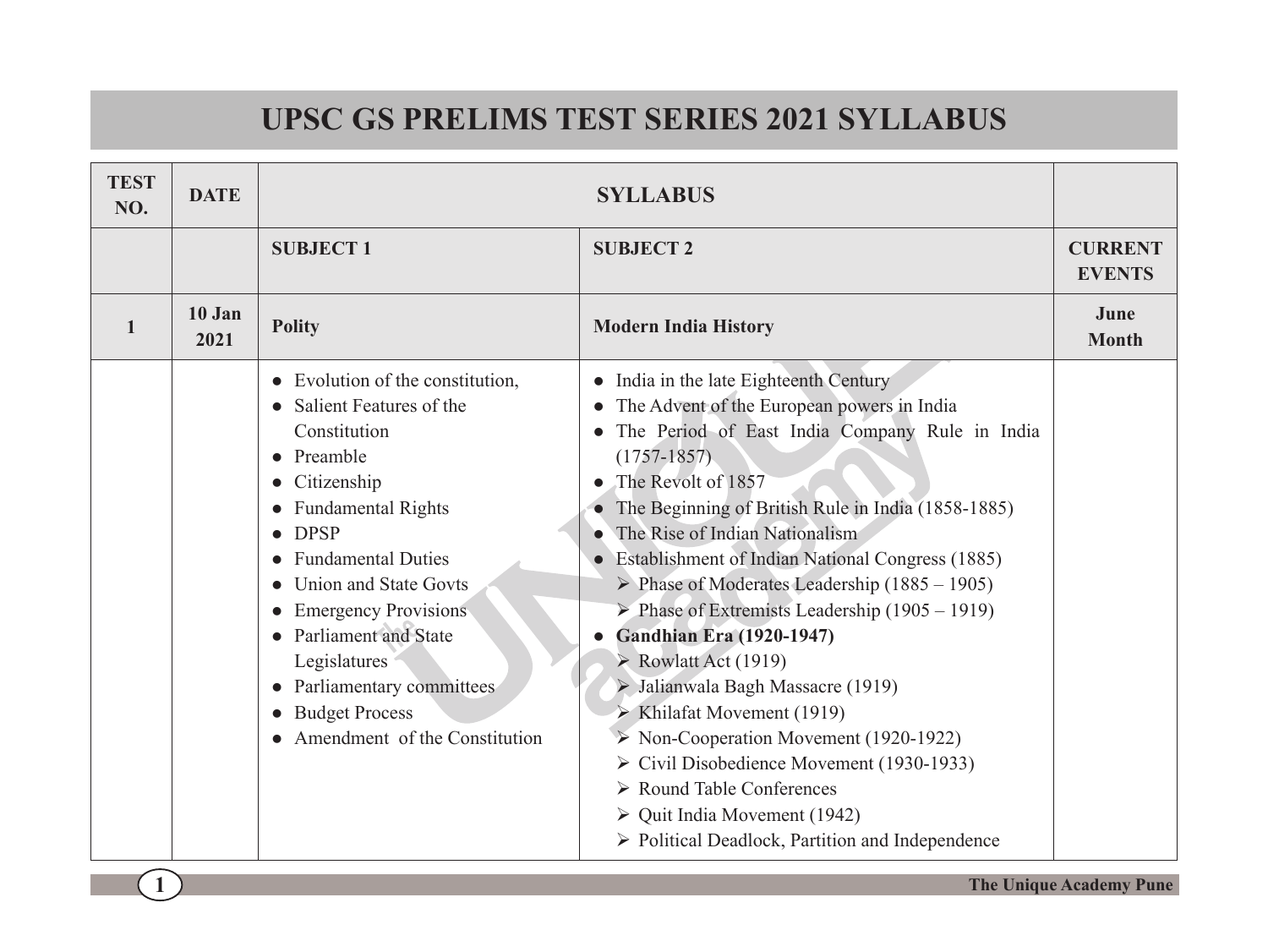|                |                |                                                                                                                                                                                                           | • Phases of Revolutionaries<br>> Phase-I (1895-1918)<br>$\blacktriangleright$ India House<br>$\blacktriangleright$ Ghadr Movement<br>$\triangleright$ Other revolutionary activities<br>> World War-I and Temporary Respite in<br><b>Revolutionary Activities</b><br>> Phase-II (1924-1935)<br>Hindustan Republican Association (HRA), 1924<br>$\triangleright$ Other revolutionary activities<br>> Phase-III (1939-1945)<br>> INA and Subhash Chandra Bose<br>Socio-Religious Reform Movements in 19th and 20th<br>centuries<br>Acts passed during colonial times<br>Acts passed during the Period of East India Com-<br>pany<br>Acts passed during the Period British Government |                   |
|----------------|----------------|-----------------------------------------------------------------------------------------------------------------------------------------------------------------------------------------------------------|------------------------------------------------------------------------------------------------------------------------------------------------------------------------------------------------------------------------------------------------------------------------------------------------------------------------------------------------------------------------------------------------------------------------------------------------------------------------------------------------------------------------------------------------------------------------------------------------------------------------------------------------------------------------------------|-------------------|
| $\overline{2}$ | 17 Jan<br>2021 | <b>Polity and Governance</b>                                                                                                                                                                              | <b>Ancient Indian History</b>                                                                                                                                                                                                                                                                                                                                                                                                                                                                                                                                                                                                                                                      | <b>July Month</b> |
|                |                | • Center-State Relation (Leg Admin-<br>istrative, Financial)<br>Judiciary<br>All constitutional and statutory<br>bodies, Commissions<br>Local Self Govt<br>Special Provisions of some States<br>Schedules | • Stone Age<br>$\triangleright$ Palaeolithic Period (c. 5,00,000 BCE to 10,000 BCE)<br>> Mesolithic Period (c. 9000 BCE to 4000 BCE)<br>Soluthic Period (c. 6000 BCE to 1000 BCE)<br>> Chalcolithic Period (c. 3500 BCE to 700 BCE)<br>Harappan or Indus Valley Civilization (c. 3250 BCE to<br>1300 BCE)<br>Post-Vedic Period (c. 600 BCE to 400 BCE)                                                                                                                                                                                                                                                                                                                             |                   |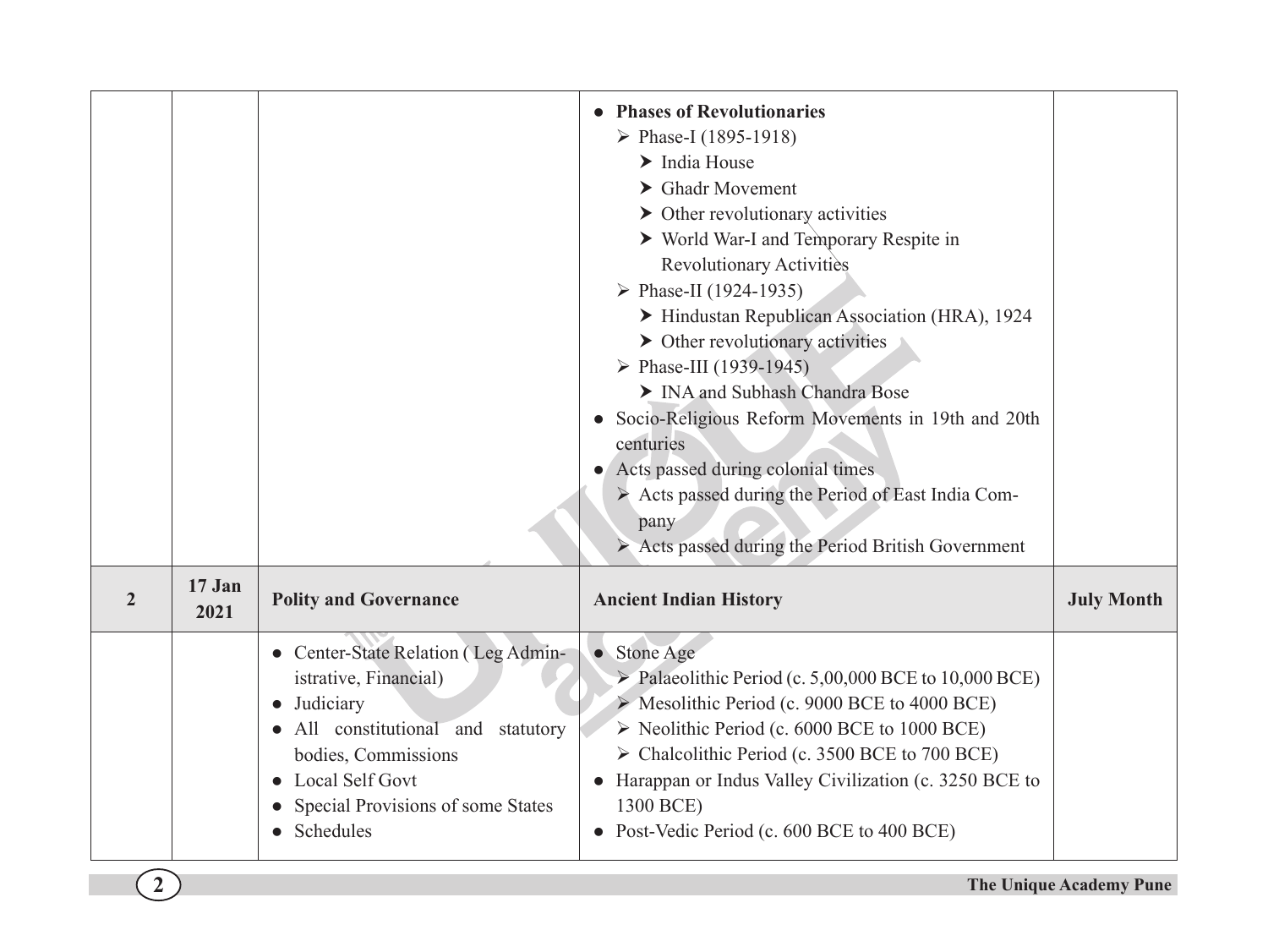| • Public service<br>Tribunals<br>Electoral reforms<br>Anti Defection law<br>• Different important Enactments<br>• Important amendments<br>• NITI Aayog<br>• Some important Ministries and<br>Departments<br>• Governance issues and tools | • Maurya Period (c. 400 BCE to 180 BCE)<br>• Post-Maurya/ Pre-Gupta Period (c. 180 BCE to 300<br>ACE)<br>History of South India (c. 600 BCE to 300 ACE)<br>Gupta Period (c. 300 AD to 500 AD)<br>• Post-Gupta Period (c. 500 AD to 650 AD)<br>The above topics are associated with its Political,<br>Economic, Social, Cultural and Religious aspects<br><b>Medieval Indian History</b><br>• Early Medieval Period (650 AD 1206 AD)<br>$\triangleright$ North India<br>$\triangleright$ South India<br>Delhi Sultanate (1206 AD to 1526 AD)<br>South India<br>$\triangleright$ Vijayanagar Empire (1336 AD to 1646 AD)<br>> Bahamani Kingdom (1347 AD to 1518 AD)<br>• Mughal Empire (1526 AD-1857 AD)<br>$\triangleright$ Imperial Mughals (1526 AD to 1707 AD)<br>Later Mughals (1707 ACE to 1857 ACE)<br><b>Religious Developments</b><br>Bhakti Movement<br>$\triangleright$ Sufism<br>• The above topics are associated with its Political,<br>Economic, Social, Cultural and Religious aspects<br>Current Affairs associated with Indian History<br>Art & Culture<br>Art forms and Architecture<br>Religion and Philosophy<br>Indian paintings |
|-------------------------------------------------------------------------------------------------------------------------------------------------------------------------------------------------------------------------------------------|------------------------------------------------------------------------------------------------------------------------------------------------------------------------------------------------------------------------------------------------------------------------------------------------------------------------------------------------------------------------------------------------------------------------------------------------------------------------------------------------------------------------------------------------------------------------------------------------------------------------------------------------------------------------------------------------------------------------------------------------------------------------------------------------------------------------------------------------------------------------------------------------------------------------------------------------------------------------------------------------------------------------------------------------------------------------------------------------------------------------------------------------------|
|-------------------------------------------------------------------------------------------------------------------------------------------------------------------------------------------------------------------------------------------|------------------------------------------------------------------------------------------------------------------------------------------------------------------------------------------------------------------------------------------------------------------------------------------------------------------------------------------------------------------------------------------------------------------------------------------------------------------------------------------------------------------------------------------------------------------------------------------------------------------------------------------------------------------------------------------------------------------------------------------------------------------------------------------------------------------------------------------------------------------------------------------------------------------------------------------------------------------------------------------------------------------------------------------------------------------------------------------------------------------------------------------------------|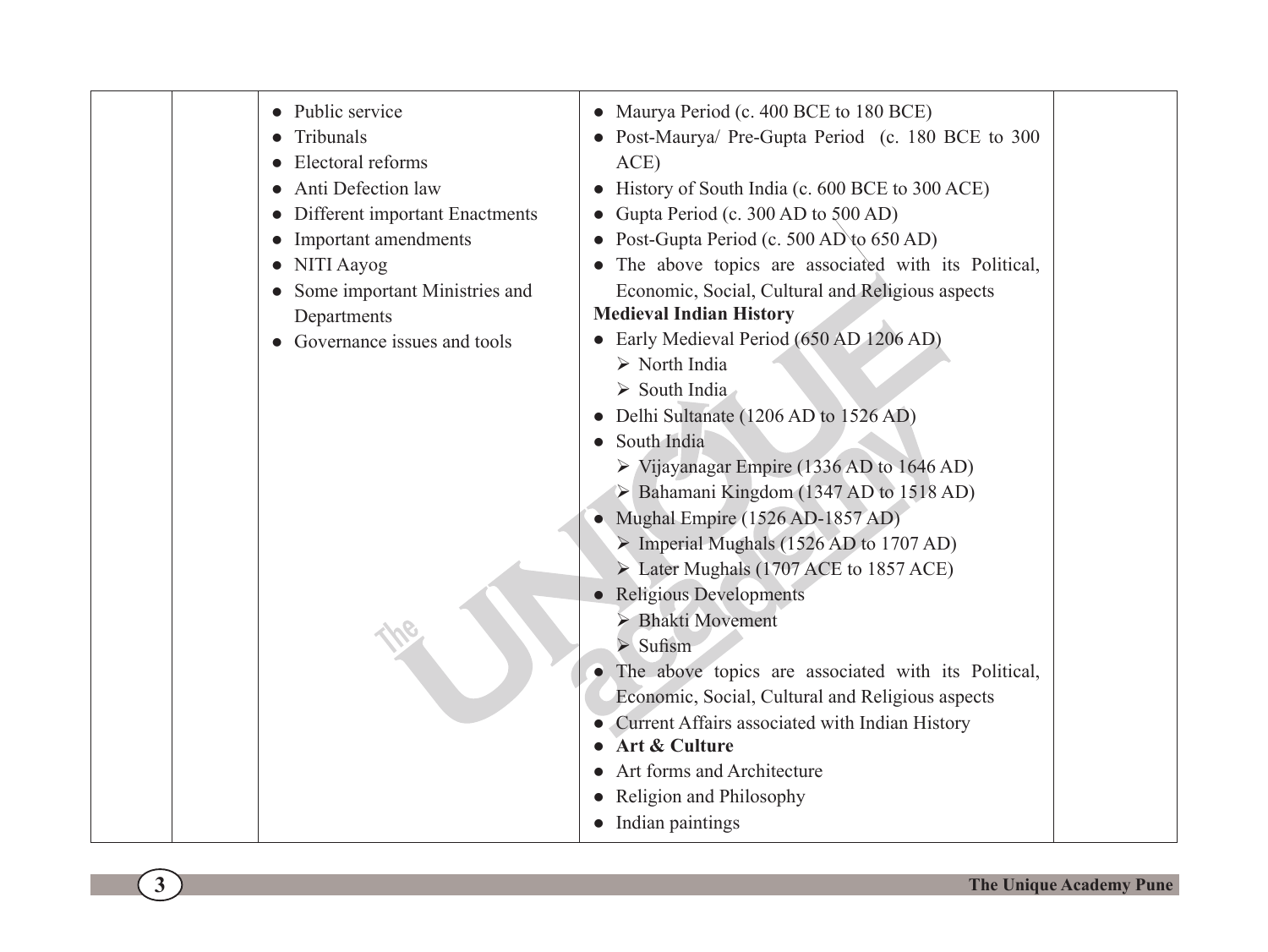|   |                |                                                                                                                                                                                                                                                                                                                                                                                                                                                                                     | <b>Indian Music Forms</b><br><b>Indian Dance Forms</b><br>Indian Languages & Literature<br>Current Affairs associated with Indian Art & Culture                                                                                                                     |                               |
|---|----------------|-------------------------------------------------------------------------------------------------------------------------------------------------------------------------------------------------------------------------------------------------------------------------------------------------------------------------------------------------------------------------------------------------------------------------------------------------------------------------------------|---------------------------------------------------------------------------------------------------------------------------------------------------------------------------------------------------------------------------------------------------------------------|-------------------------------|
| 3 | 24 Jan<br>2021 | <b>Geography Test 1</b>                                                                                                                                                                                                                                                                                                                                                                                                                                                             | <b>Environment Test 1</b>                                                                                                                                                                                                                                           | <b>August</b><br><b>Month</b> |
|   |                | <b>India And World Physical</b><br>Geography<br>Structure of the interior of the<br>$\mathbf{1}$<br>earth<br>Continental drift theory and plate<br>2.<br>tectonics theory<br>Geomorphic processes:- Endoge-<br>3 <sub>1</sub><br>netic and Exogenetic processes<br>Rocks<br>$\overline{4}$ .<br>Vulcanicity and volcanoes<br>5.<br>Earthquakes<br>6.<br>Mountains, plateaus, planes and<br>7.<br>lakes<br>Weathering and mass movement<br>8.<br>Erosional processes and land-<br>9. | <b>Basic Concepts</b><br>1. Ecology<br>1. Functions of an ecosystem<br>2. Terrestrial ecosystem<br>3. Aquatic ecosystem<br>4. Biodiversity<br>5. Environmental pollution and associated issues<br>6. Climate change<br>7. Ocean acidification<br>8. Ozone depletion |                               |
|   |                | forms associated with them<br>10. Drainage system and drainage pat-<br>terns<br>11. Formation and distribution of<br>soils<br>12. Reliefs of the ocean basins                                                                                                                                                                                                                                                                                                                       |                                                                                                                                                                                                                                                                     |                               |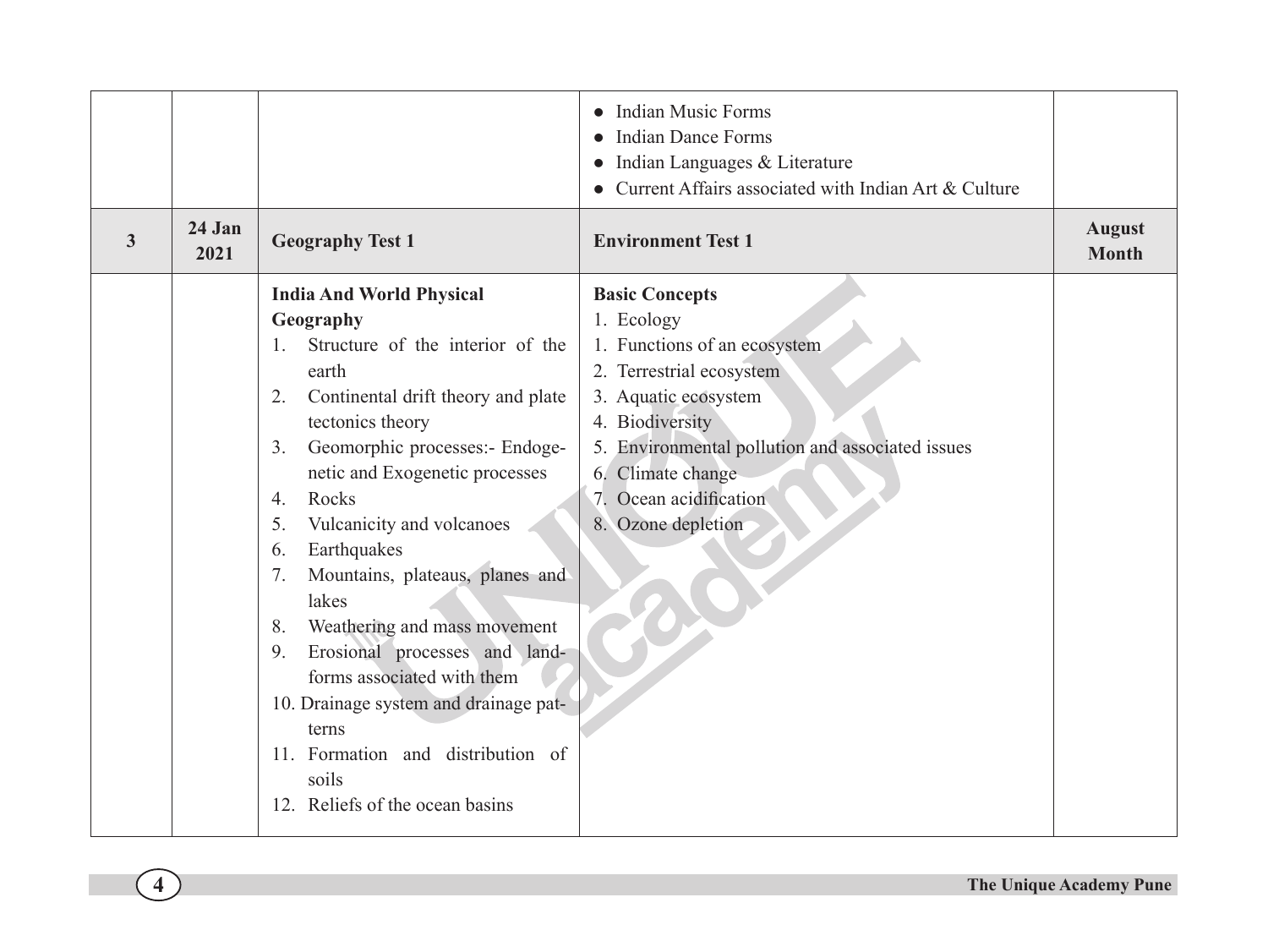|                         |                | 13. Temperature, salinity and density<br>of ocean water<br>14. Ocean tides<br>15. Ocean currents<br>16. Composition and structure of the<br>atmosphere<br>17. Insolation and heat budget<br>18. Temperature distribution in<br>atmosphere<br>19. Air pressure and atmospheric<br>circulation<br>Humidity and precipitation<br>20<br>21. Air masses<br>22. Frontogenesis, cyclones and<br>anticyclones<br>23. Climatic types and their global<br>distribution<br>More questions will be asked on the<br>Indian Geography. |                                                                                                                                                                                                                                                                                                  |                           |
|-------------------------|----------------|--------------------------------------------------------------------------------------------------------------------------------------------------------------------------------------------------------------------------------------------------------------------------------------------------------------------------------------------------------------------------------------------------------------------------------------------------------------------------------------------------------------------------|--------------------------------------------------------------------------------------------------------------------------------------------------------------------------------------------------------------------------------------------------------------------------------------------------|---------------------------|
| $\overline{\mathbf{4}}$ | 31 Jan<br>2021 | <b>Geography Test 2</b>                                                                                                                                                                                                                                                                                                                                                                                                                                                                                                  | <b>Environment Test 2</b>                                                                                                                                                                                                                                                                        | September<br><b>Month</b> |
|                         |                | <b>India And World Human</b><br>Geography<br>24. Population in general characteris-<br>tics<br>1. Migration patterns<br>2. Settlement patterns<br>3. Water resources and irrigation                                                                                                                                                                                                                                                                                                                                      | Acts, Organisations, Treaties, Initiatives, Policies<br>Environmental impact assessment<br>9 <sub>1</sub><br>10. Wildlife protection act<br>11. Protected area network<br>12. Conservation efforts<br>13. India and climate change and mitigation strategies<br>14. Climate change organisations |                           |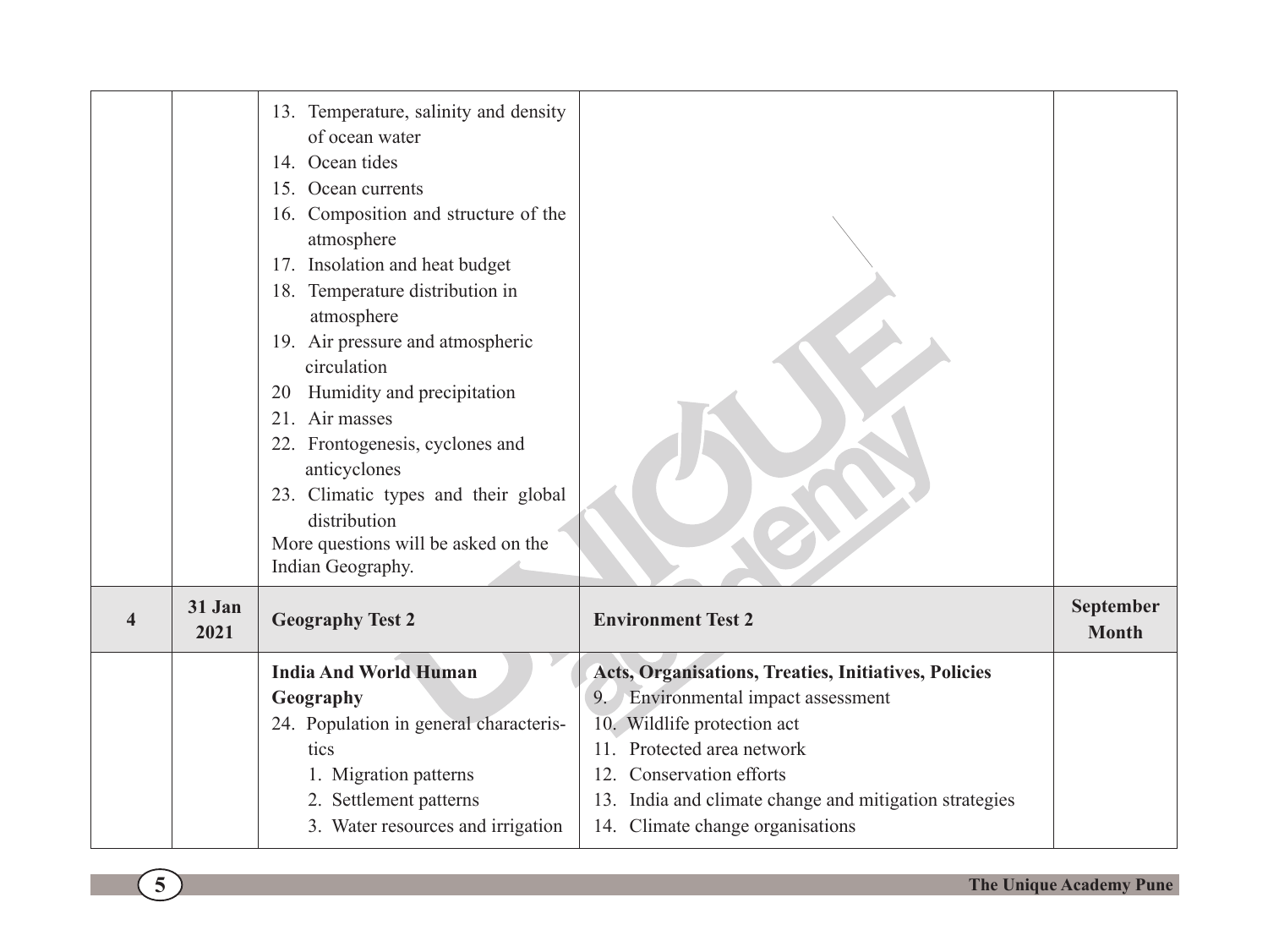|   |               | 4. Livestock resources<br>Marine resources<br>5.<br>6. Land utilisation<br>7. Agriculture and revolutions<br>associated with it<br>8. Mineral resources<br>9. Energy resources<br>10. Manufacturing industries<br>11. Transport and communication<br>12. Tourism<br>More questions will be asked on the<br>Indian Human Geography.                                                                                                                        | 15. Acts and policies formulated in India towards<br>environmental protection<br>16. Institutional measures for environmental protection<br>17. Global environmental organisations<br>18. International environmental conventions |                                |
|---|---------------|-----------------------------------------------------------------------------------------------------------------------------------------------------------------------------------------------------------------------------------------------------------------------------------------------------------------------------------------------------------------------------------------------------------------------------------------------------------|-----------------------------------------------------------------------------------------------------------------------------------------------------------------------------------------------------------------------------------|--------------------------------|
| 5 | 7 Feb<br>2021 | <b>Economics Test 1</b>                                                                                                                                                                                                                                                                                                                                                                                                                                   | <b>Social Development: Test 1</b>                                                                                                                                                                                                 | <b>October</b><br><b>Month</b> |
|   |               | <b>Concepts of Microeconomics:</b><br>Elasticity, Economies of Scale,<br>Markets on the basis of nature of<br>competition.<br>Concept of Macroeconomics:<br>Macroeconomic Aggregates, National<br>Income and its distribution<br>Money and Banking Inflation<br>Public Finance: Components of<br>Budget, Public Debt, FRBM,<br>Disinvestment<br>Money and capital market<br>Foreign Exchange market and Balance<br>of Payment<br>Unemployment and Poverty | • Social Inclusion<br>Inclusive Growth<br>· Indices-HDI, MPI etc.<br>Poverty and Social Development<br>• Education<br>$\bullet$ Health<br>· Hunger                                                                                |                                |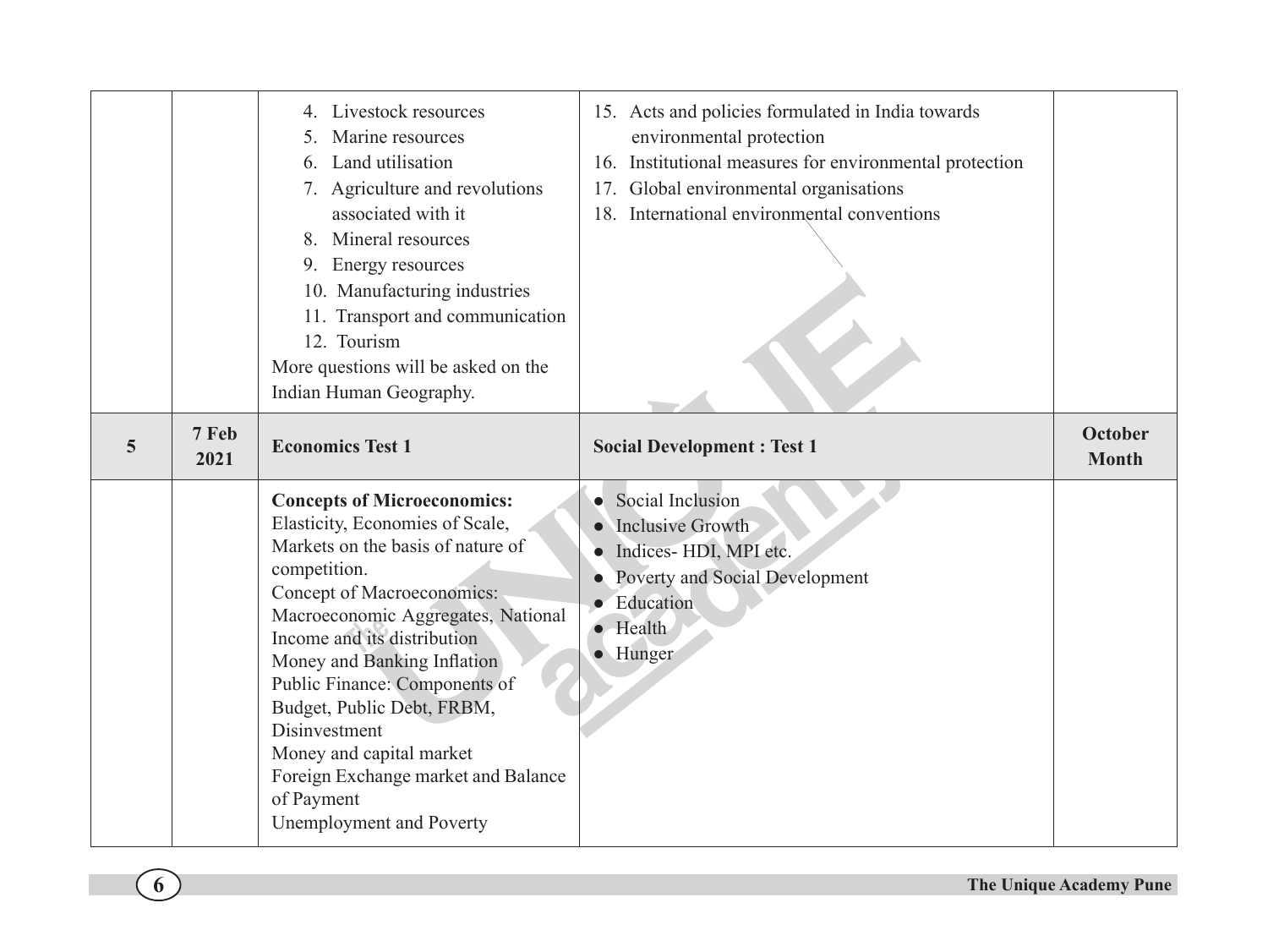| 14 Feb<br>6<br>2021 | <b>Economics Test: 2</b>                                                                                                                                                                                                                                                                                                  | <b>Science and Technology Test : 1</b>                                                                                                                                                                                                                                                                                                                                                                                                                                                                                                                                                                                                                                                                                                                                                                                                                                                                                                                                                                         | <b>November</b><br><b>Month</b> |
|---------------------|---------------------------------------------------------------------------------------------------------------------------------------------------------------------------------------------------------------------------------------------------------------------------------------------------------------------------|----------------------------------------------------------------------------------------------------------------------------------------------------------------------------------------------------------------------------------------------------------------------------------------------------------------------------------------------------------------------------------------------------------------------------------------------------------------------------------------------------------------------------------------------------------------------------------------------------------------------------------------------------------------------------------------------------------------------------------------------------------------------------------------------------------------------------------------------------------------------------------------------------------------------------------------------------------------------------------------------------------------|---------------------------------|
|                     | <b>Indian Agriculture and its issues:</b><br>Minimum Support Price, Agricultural<br>Marketing, Loan waiver etc.<br>Plan and its types, Five Year Plans<br>Contemporary/Current issues<br>Current Union Budget and Economic<br>Survey<br>Social Development Test: 2<br>Government Social sector schemes<br>and programmes. | <b>Physics (Focus on Applied part)</b><br>Newton's laws of motion (applied part)<br>$\mathbf{1}$<br>2.<br>Gravity<br>Gravitational waves<br>3.<br>All Topics (till 10th standard NCERT or state board<br>4.<br>books)<br><b>Applied physics</b><br>Solar System - Planets, Inner Planets, Outer Planets<br>Sun - Internal Structure, Atmosphere<br>2.<br>Sun - Internal Structure, Atmosphere<br>2.<br>Universe - Big Bang, Redgiant , neutron star, black<br>3 <sub>1</sub><br>hole, Dark matter, gravitational Lensing, neutrinos etc<br>4. Current news associated with above topics like<br>scientific missions launched to study these phenomena<br><b>Current trend related with above topics</b><br><b>Chemistry (till 10th standard)</b><br>Basics like PH, carbon cycle, nitrogen cycle, ele-<br>1.<br>ments and their characteristics<br>Nuclear science (till 10 th standard)<br>2.<br>3.<br>Fusion, fission<br>Radio isotopes<br>4.<br>Applied chemistry<br>Recent Trend related with above topics |                                 |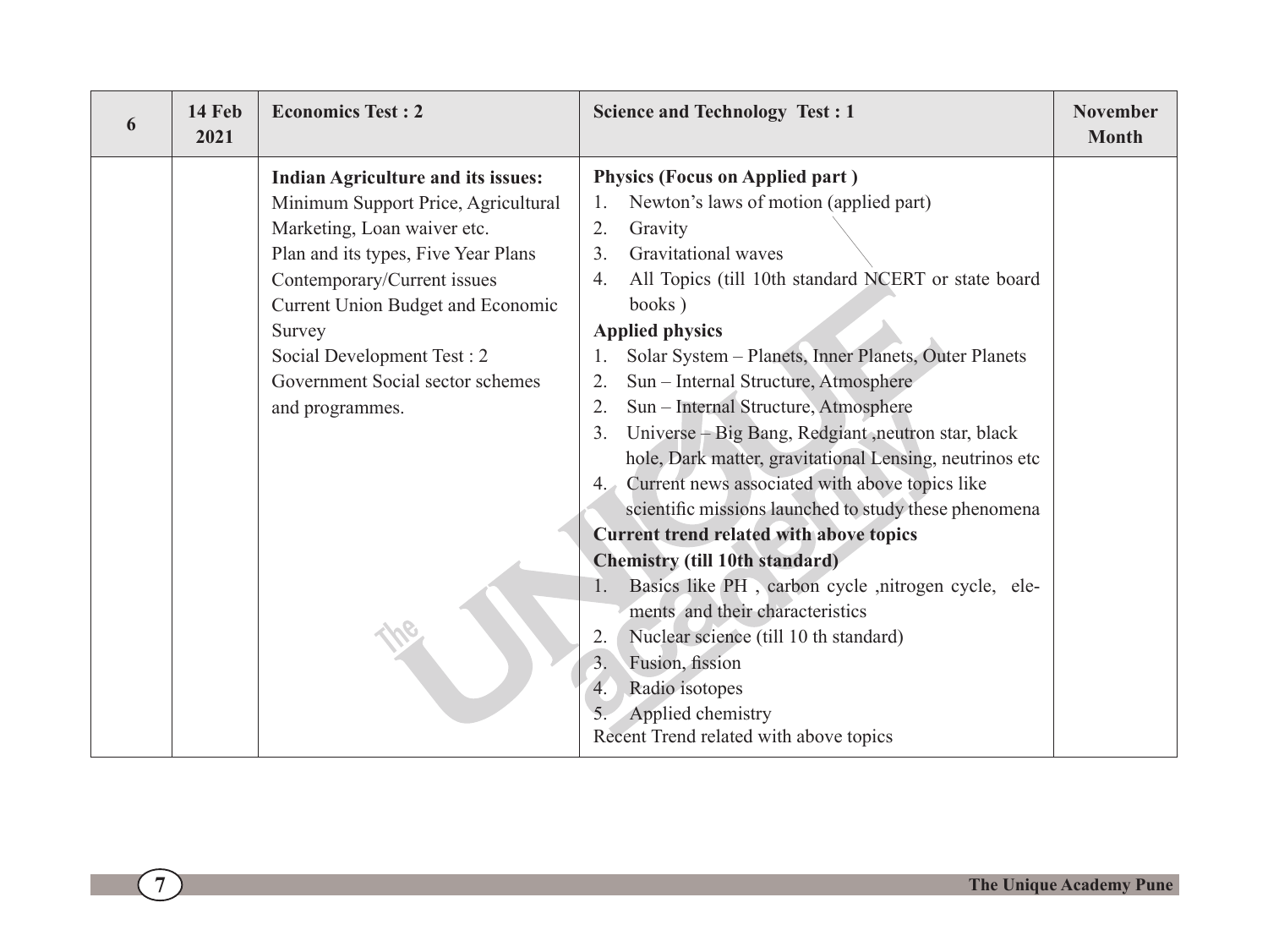| $\overline{7}$ | 21 Feb<br>2021 | Miscellaneous + $G K$ | <b>Science and Technology Test: 2</b>                                                 | <b>December</b><br>and Jan<br><b>Month</b> |
|----------------|----------------|-----------------------|---------------------------------------------------------------------------------------|--------------------------------------------|
|                |                |                       | <b>Biology</b>                                                                        |                                            |
|                |                |                       | Basic biology (Till 10th standard NCERT or state board                                |                                            |
|                |                |                       | books)                                                                                |                                            |
|                |                |                       | Cell Organelles - Plant Cell vs. Animal Cell, DNA                                     |                                            |
|                |                |                       | and RNA.                                                                              |                                            |
|                |                |                       | Origin and Evolution of Life on Earth<br>2.<br><b>Biological Classification</b><br>3. |                                            |
|                |                |                       | Five Kingdom Classifications of Plants and Animals<br>4.                              |                                            |
|                |                |                       | <b>Plant Parts and Their Functions</b><br>5.                                          |                                            |
|                |                |                       | Plant Kingdom - Thallophytes (Algae), Bryophytes,<br>6.                               |                                            |
|                |                |                       | teridophytes                                                                          |                                            |
|                |                |                       | Plants with Seeds – Gymnosperms and Angiosperms<br>7.                                 |                                            |
|                |                |                       | Plant Tissue – Meristematic – Simple, Complex                                         |                                            |
|                |                |                       | Permanent Tissue.                                                                     |                                            |
|                |                |                       | Plant Nutrition - Photosynthesis, Nitrogen Cycle,<br>9 <sub>1</sub>                   |                                            |
|                |                |                       | Fixation                                                                              |                                            |
|                |                |                       | 10. Sexual and Asexual Reproduction in Plants                                         |                                            |
|                |                |                       | Classification of Animal Kingdom (Animalia)                                           |                                            |
|                |                |                       | 12. Classification of Vertebra (Phylum Chordata)                                      |                                            |
|                |                |                       | 13. Functions of cell organelles                                                      |                                            |
|                |                |                       | 14. Gene (school level basics of genetics)                                            |                                            |
|                |                |                       | 15. Transcription and translation                                                     |                                            |
|                |                |                       | 16. Cell division , mitosis and meiosis                                               |                                            |
|                |                |                       | 17. Current breakthroughs of above mentioned topics                                   |                                            |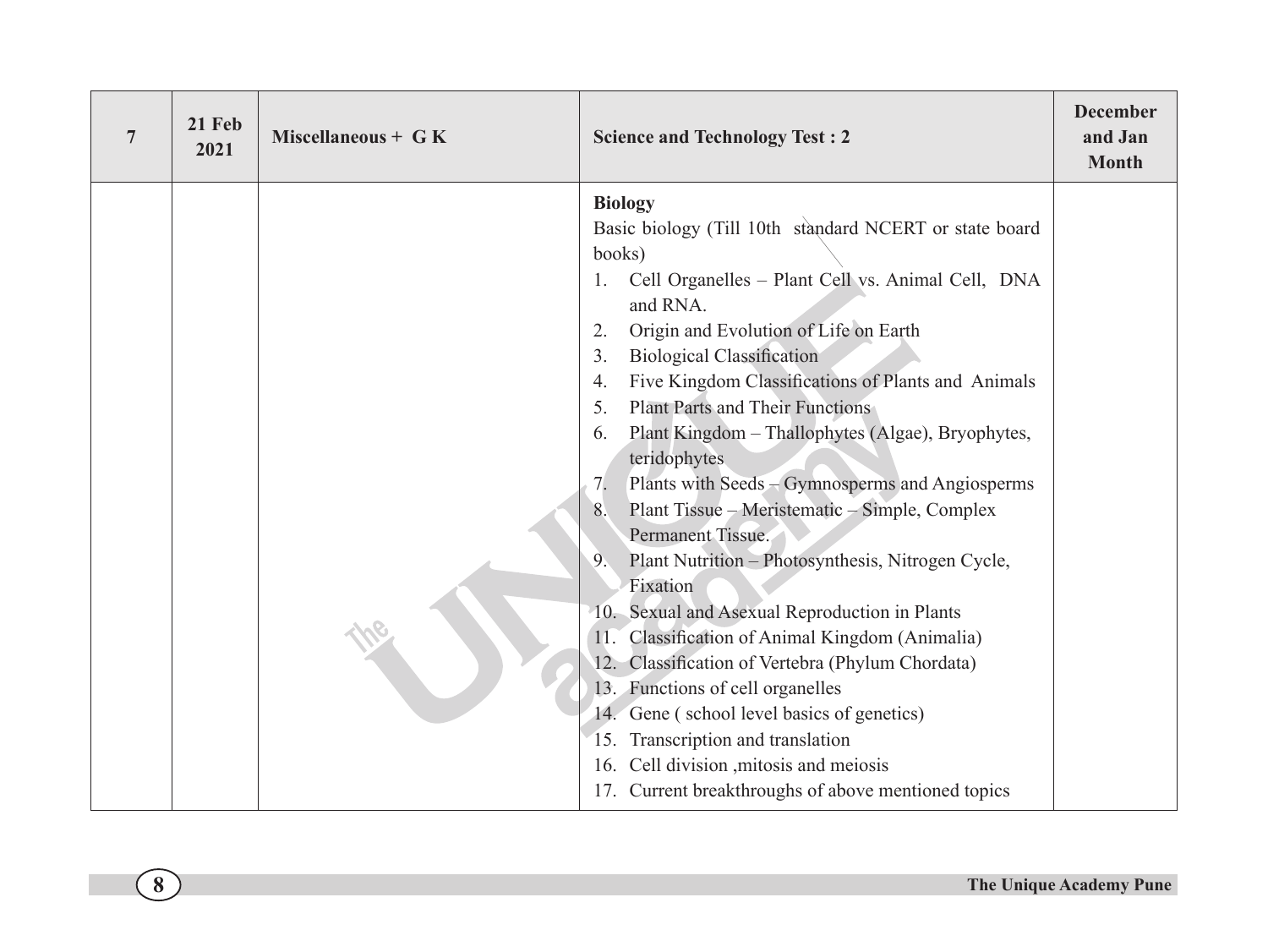|   |                       |                             | Human anatomy and physiology (10th class level)<br>Human Digestive System - Digestive Glands<br>1. |  |
|---|-----------------------|-----------------------------|----------------------------------------------------------------------------------------------------|--|
|   |                       |                             | Respiratory System - NCERT General Science<br>2.                                                   |  |
|   |                       |                             | <b>Endocrine Glands and Hormones</b><br>3 <sub>1</sub>                                             |  |
|   |                       |                             | 4.                                                                                                 |  |
|   |                       |                             | Human Neural System - Human Brain<br>5.                                                            |  |
|   |                       |                             | Muscular and Skeletal System                                                                       |  |
|   |                       |                             | Excretory system<br>6.<br><b>Blood Circulation</b><br>7 <sub>1</sub>                               |  |
|   |                       |                             |                                                                                                    |  |
|   |                       |                             | Blood groups<br>8.                                                                                 |  |
|   |                       |                             | Reproductive system<br>9.                                                                          |  |
|   |                       |                             | 10. Biotechnology (applied biology)-Recent trend                                                   |  |
|   |                       |                             | r-DNA technology ,genetic engineering,<br>1.                                                       |  |
|   |                       |                             | applications                                                                                       |  |
|   |                       |                             | Cloning<br>2.                                                                                      |  |
|   |                       |                             | In vitriol fertilisation (IVF)<br>3.                                                               |  |
|   |                       |                             | Crisper cas 9<br>4.                                                                                |  |
|   |                       |                             | DNA fingerprinting, PCR<br>5.                                                                      |  |
|   |                       |                             | Stem cells<br>6.                                                                                   |  |
|   |                       |                             | Application of biotechnology in agriculture and food.<br>7.                                        |  |
|   |                       |                             | Current news related with S&T                                                                      |  |
|   |                       |                             | • Recent Trend of S &T                                                                             |  |
| 8 | <b>28 Feb</b><br>2021 | <b>Comprehensive Test 1</b> |                                                                                                    |  |
|   | $\overline{7}$        |                             |                                                                                                    |  |
| 9 | <b>March</b><br>2021  | <b>Comprehensive Test 2</b> |                                                                                                    |  |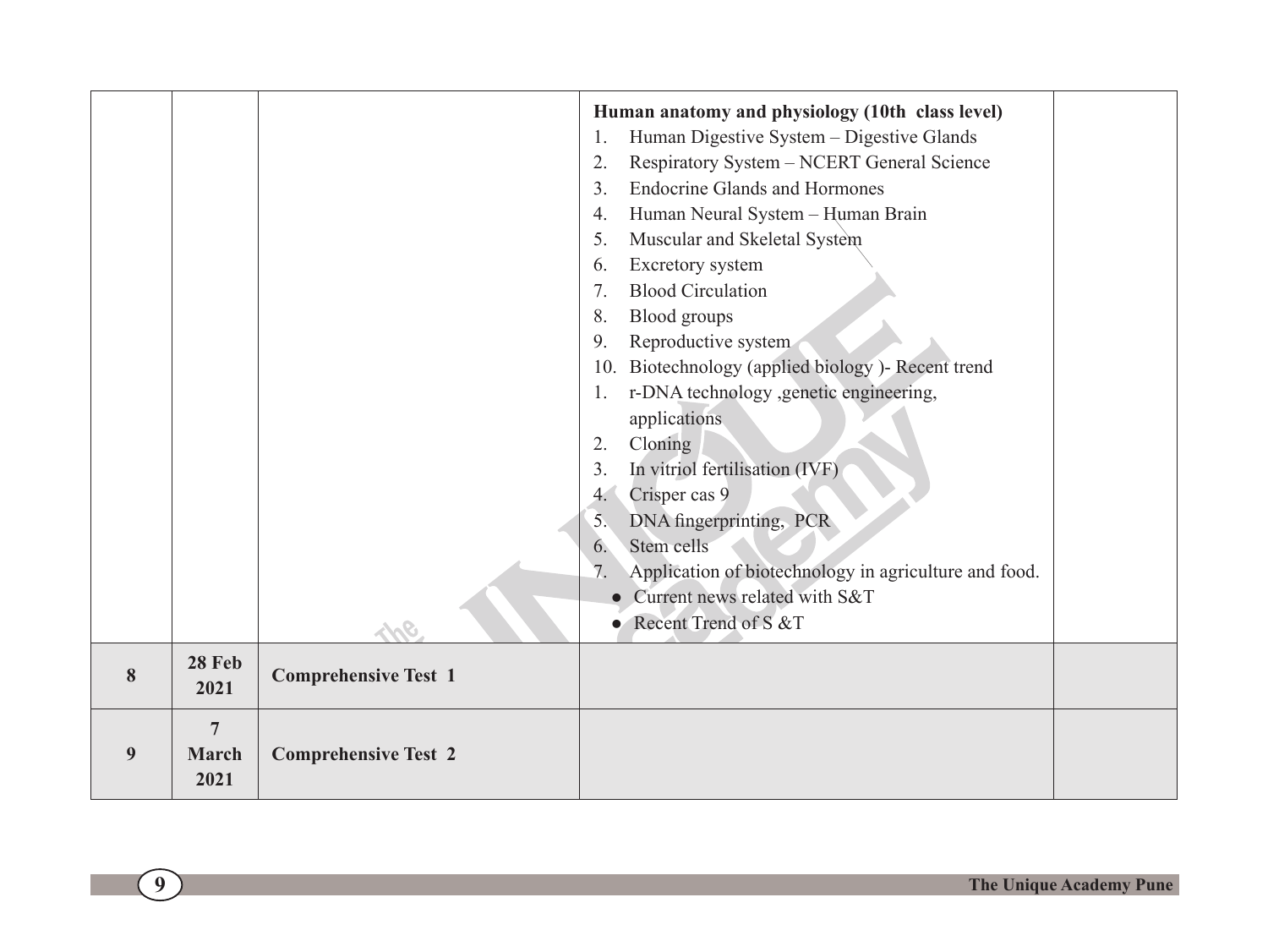| 10 | 14<br><b>March</b><br>2021 | <b>Polity</b>                                                                                                                                                                                                                                                                                                                                                                 | <b>Modern India History</b>                                                                                                                                                                                                                                                                                                                                                                                                                                                                                                                                                                                                                                                                                                                                                                                                                                                                                                                                                                                                                                                                                                                                   | <b>Feb Month</b> |
|----|----------------------------|-------------------------------------------------------------------------------------------------------------------------------------------------------------------------------------------------------------------------------------------------------------------------------------------------------------------------------------------------------------------------------|---------------------------------------------------------------------------------------------------------------------------------------------------------------------------------------------------------------------------------------------------------------------------------------------------------------------------------------------------------------------------------------------------------------------------------------------------------------------------------------------------------------------------------------------------------------------------------------------------------------------------------------------------------------------------------------------------------------------------------------------------------------------------------------------------------------------------------------------------------------------------------------------------------------------------------------------------------------------------------------------------------------------------------------------------------------------------------------------------------------------------------------------------------------|------------------|
|    |                            | $\bullet$ Evolution of the constitution<br>Salient Features of the Constitu-<br>tion<br>• Preamble<br>Citizenship<br><b>Fundamental Rights</b><br><b>DPSP</b><br><b>Fundamental Duties</b><br>Union and State Govts<br><b>Emergency Provisions</b><br>Parliament and State Legislatures<br>Parliamentary committees<br><b>Budget Process</b><br>Amendment of the Constitution | • India in the late Eighteenth Century<br>• The Advent of the European powers in India<br>• The Period of East India Company Rule in India<br>$(1757 - 1857)$<br>The Revolt of 1857<br>The Beginning of British Rule in India (1858-1885)<br>The Rise of Indian Nationalism<br>Establishment of Indian National Congress (1885)<br>$\triangleright$ Phase of Moderates Leadership (1885 – 1905)<br>$\triangleright$ Phase of Extremists Leadership (1905 – 1919)<br>• Gandhian Era (1920-1947)<br>$\triangleright$ Rowlatt Act (1919)<br>> Jalianwala Bagh Massacre (1919)<br>> Khilafat Movement (1919)<br>$\triangleright$ Non-Cooperation Movement (1920-1922)<br>Civil Disobedience Movement (1930-1933)<br>$\triangleright$ Round TableConferences<br>$\triangleright$ Quit India Movement (1942)<br>$\triangleright$ Political Deadlock, Partition and Independence<br>• Phases of Revolutionaries<br>$\triangleright$ Phase-I (1895-1918)<br>$\blacktriangleright$ India House<br>$\blacktriangleright$ Ghadr Movement<br>$\triangleright$ Other revolutionary activities<br>▶ World War-I and Temporary Respite in<br><b>Revolutionary Activities</b> |                  |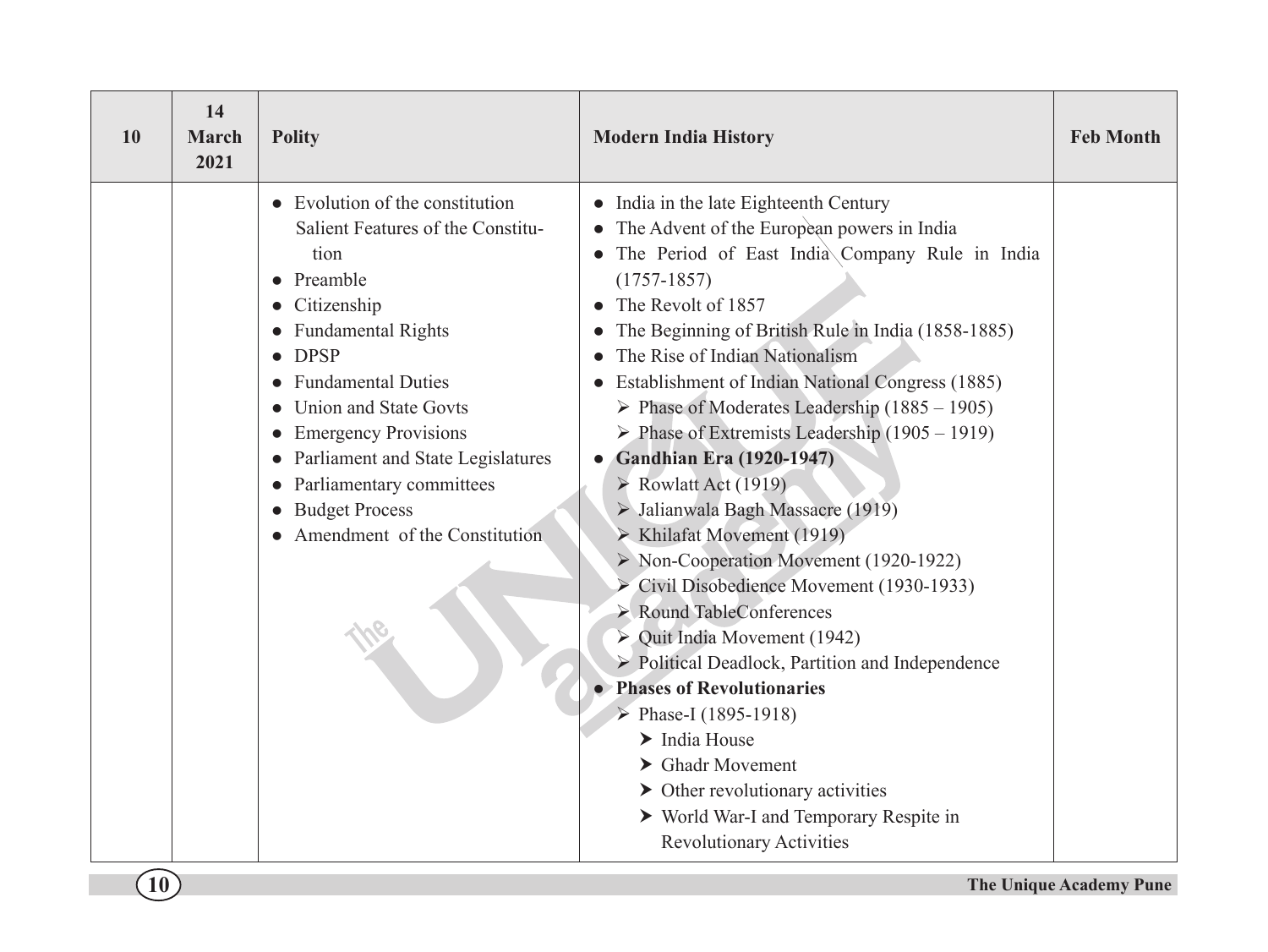|    |                            |                                                                                                                                                                                                                                                                                                      | ▶ World War-I and Temporary Respite in<br><b>Revolutionary Activities</b><br>$\triangleright$ Phase-II (1924-1935)<br>Hindustan Republican Association (HRA), 1924<br>$\triangleright$ Other revolutionary activities<br>$\triangleright$ Phase-III (1939-1945)<br>> INA and Subhash Chandra Bose<br>Socio-Religious Reform Movements in 19th and 20th<br>centuries<br>• Acts passed during colonial times<br>> Acts passed during the Period of East India Com-<br>pany<br>$\triangleright$ Acts passed during the Period British Government |                                                    |
|----|----------------------------|------------------------------------------------------------------------------------------------------------------------------------------------------------------------------------------------------------------------------------------------------------------------------------------------------|-----------------------------------------------------------------------------------------------------------------------------------------------------------------------------------------------------------------------------------------------------------------------------------------------------------------------------------------------------------------------------------------------------------------------------------------------------------------------------------------------------------------------------------------------|----------------------------------------------------|
| 11 | 21<br><b>March</b><br>2021 | <b>Polity and Governance</b>                                                                                                                                                                                                                                                                         | <b>Ancient Indian History</b>                                                                                                                                                                                                                                                                                                                                                                                                                                                                                                                 | <b>Current</b><br><b>Events</b><br><b>Revision</b> |
|    |                            | • Center-State Relation (Leg Admin-<br>istrative, Financial)<br>• Judiciary<br>All constitutional and statutory<br>bodies, Commissions<br>• Local Self Govt<br>Special Provisions of some States<br>Schedules<br>$\bullet$<br>Public service<br>Tribunals<br>Electoral reforms<br>Anti Defection law | • Stone Age<br>$\triangleright$ Palaeolithic Period (c. 5,00,000 BCE to 10,000 BCE)<br>> Mesolithic Period (c. 9000 BCE to 4000 BCE)<br>> Neolithic Period (c. 6000 BCE to 1000 BCE)<br>> Chalcolithic Period (c. 3500 BCE to 700 BCE)<br>• Harappan or Indus Valley Civilization (c. 3250 BCE to<br>1300 BCE)<br>• Post-Vedic Period (c. 600 BCE to 400 BCE)<br>Maurya Period (c. 400 BCE to 180 BCE)<br>• Post-Maurya/Pre-Gupta Period (c. 180 BCE to 300<br>ACE)<br>• History of South India (c. 600 BCE to 300 ACE)                       |                                                    |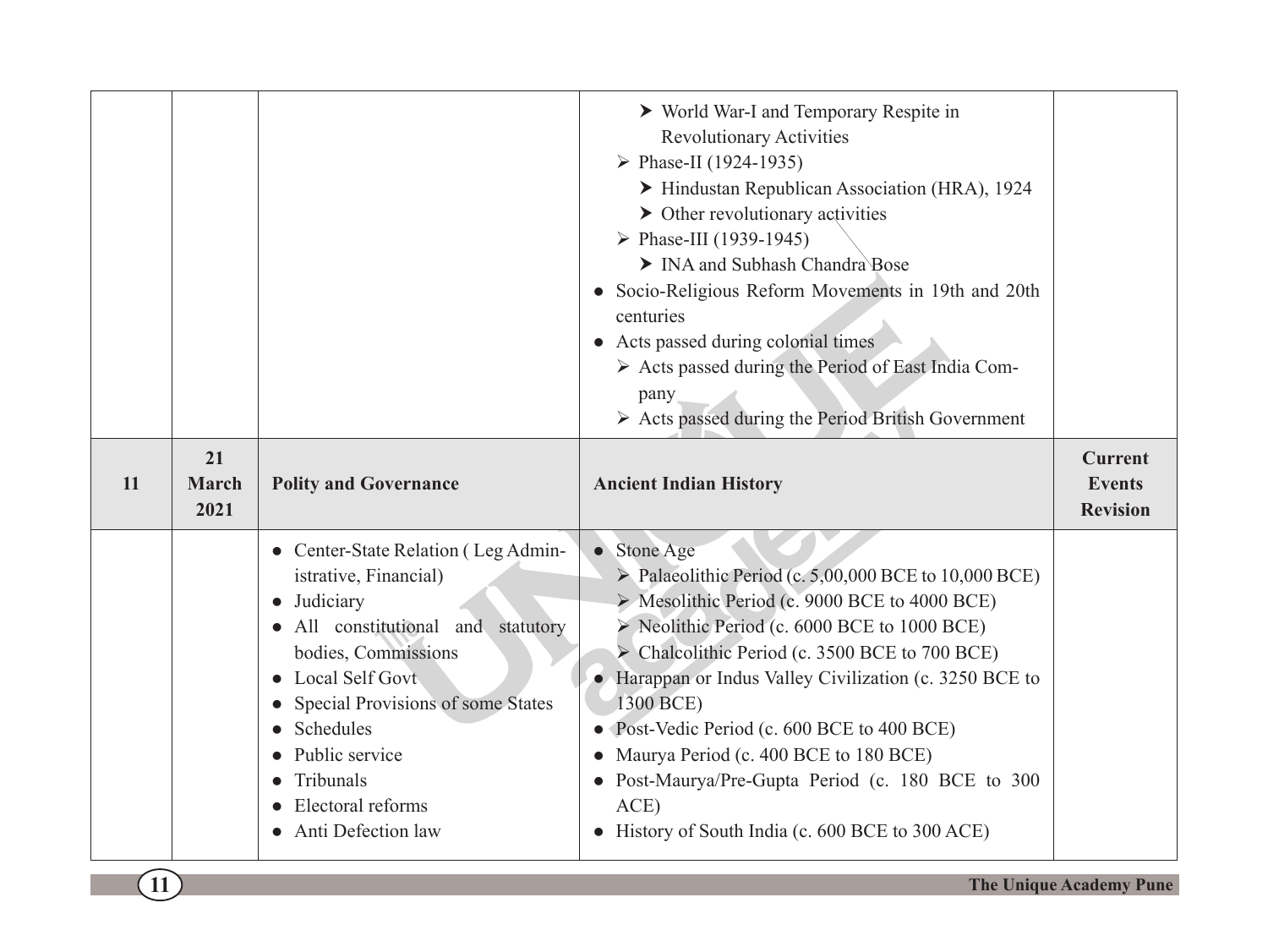| • Different important Enactments<br>• Important amendments | • Gupta Period (c. 300 AD to 500 AD)<br>• Post-Gupta Period (c. 500 AD to 650 AD)<br>• The above topics are associated with its Political,<br>Economic, Social, Cultural and Religious aspects<br><b>Medieval Indian History</b><br>• Early Medieval Period (650 AD 1206 AD)<br>$\triangleright$ North India<br>$\triangleright$ South India<br>• Delhi Sultanate (1206 AD to 1526 AD)<br>South India<br>$\triangleright$ Vijayanagar Empire (1336 AD to 1646 AD)<br>> Bahamani Kingdom (1347 AD to 1518 AD)<br>Mughal Empire (1526 AD-1857 AD)<br>$\triangleright$ Imperial Mughals (1526 AD to 1707 AD)<br>Later Mughals (1707 ACE to 1857 ACE)<br><b>Religious Developments</b><br>> Bhakti Movement<br>$\triangleright$ Sufism<br>The above topics are associated with its Political,<br>Economic, Social, Cultural and Religious aspects<br>Current Affairs associated with Indian History<br>Art & Culture<br>• Art forms and Architecture<br>• Religion and Philosophy<br>• Indian paintings<br><b>Indian Music Forms</b><br><b>Indian Dance Forms</b><br>Indian Languages & Literature<br>Current Affairs associated with Indian Art & Culture |  |
|------------------------------------------------------------|--------------------------------------------------------------------------------------------------------------------------------------------------------------------------------------------------------------------------------------------------------------------------------------------------------------------------------------------------------------------------------------------------------------------------------------------------------------------------------------------------------------------------------------------------------------------------------------------------------------------------------------------------------------------------------------------------------------------------------------------------------------------------------------------------------------------------------------------------------------------------------------------------------------------------------------------------------------------------------------------------------------------------------------------------------------------------------------------------------------------------------------------------------|--|
|------------------------------------------------------------|--------------------------------------------------------------------------------------------------------------------------------------------------------------------------------------------------------------------------------------------------------------------------------------------------------------------------------------------------------------------------------------------------------------------------------------------------------------------------------------------------------------------------------------------------------------------------------------------------------------------------------------------------------------------------------------------------------------------------------------------------------------------------------------------------------------------------------------------------------------------------------------------------------------------------------------------------------------------------------------------------------------------------------------------------------------------------------------------------------------------------------------------------------|--|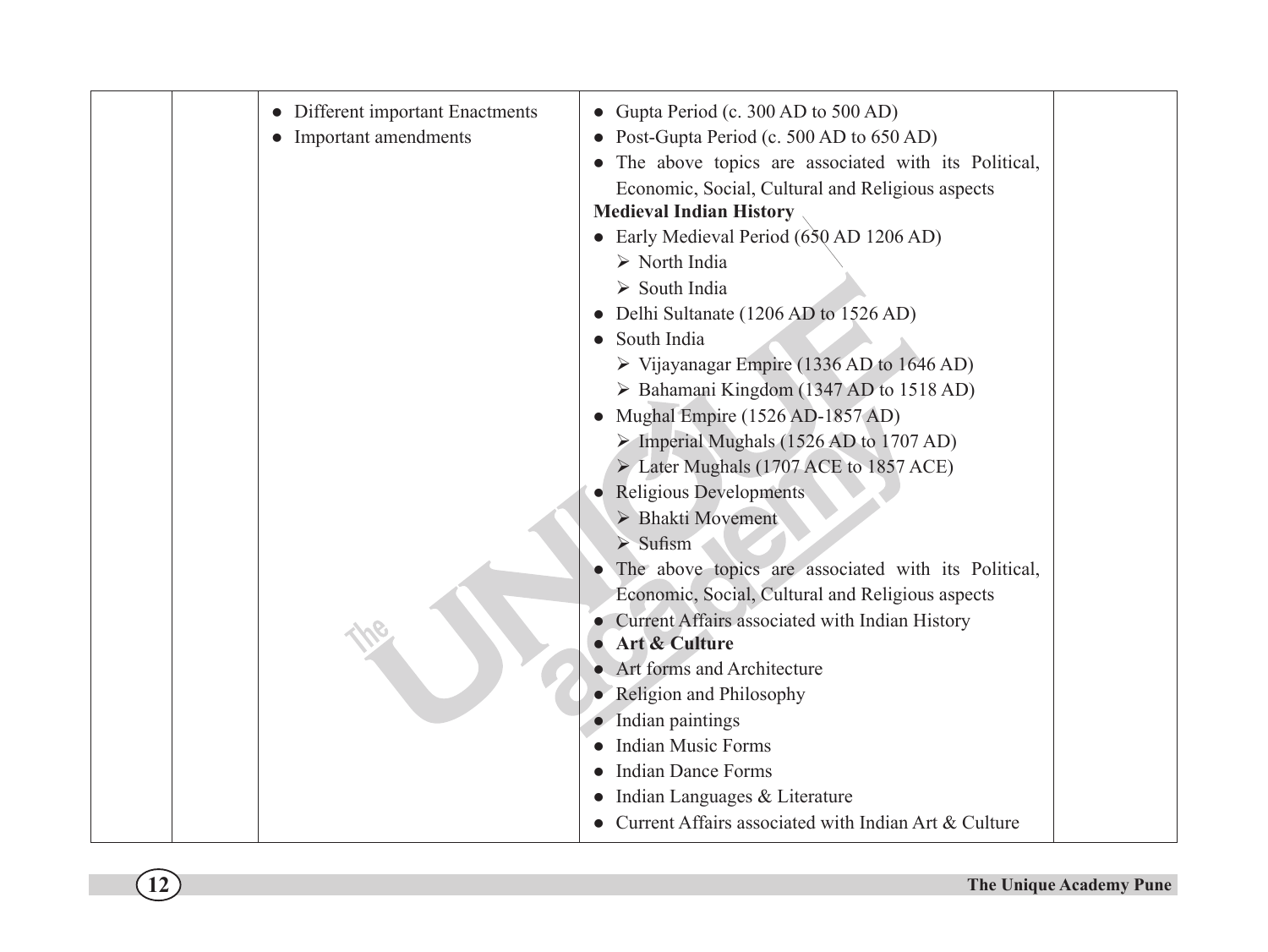| 12 | 28<br><b>March</b><br>2021 | <b>Geography Test 1</b>                          | <b>Environment Test 1</b>                           | <b>Current</b><br><b>Events</b><br><b>Revision</b> |
|----|----------------------------|--------------------------------------------------|-----------------------------------------------------|----------------------------------------------------|
|    |                            | <b>India And World Physical</b>                  | <b>Basic</b>                                        |                                                    |
|    |                            | Geography                                        | <b>Concepts</b>                                     |                                                    |
|    |                            | Structure of the interior of the<br>$1_{-}$      | Ecology<br>1.                                       |                                                    |
|    |                            | earth                                            | Functions of an ecosystem<br>1.                     |                                                    |
|    |                            | Continental drift theory and plate<br>2.         | Terrestrial ecosystem<br>2.                         |                                                    |
|    |                            | tectonics theory                                 | Aquatic ecosystem<br>3 <sub>1</sub>                 |                                                    |
|    |                            | Geomorphic processes:- Endoge-<br>3 <sub>1</sub> | Biodiversity<br>4.                                  |                                                    |
|    |                            | netic and Exogenetic processes                   | Environmental pollution and associated issues<br>5. |                                                    |
|    |                            | Rocks<br>$\overline{4}$ .                        | Climate change<br>6.                                |                                                    |
|    |                            | Vulcanicity and volcanoes<br>5.                  | Ocean acidification<br>7.                           |                                                    |
|    |                            | Earthquakes<br>6.                                | Ozone depletion<br>8.                               |                                                    |
|    |                            | Mountains, plateaus, planes and<br>7.            |                                                     |                                                    |
|    |                            | lakes<br>Weathering and mass movement<br>8.      |                                                     |                                                    |
|    |                            | Erosional processes and land-<br>9.              |                                                     |                                                    |
|    |                            | forms associated with them                       |                                                     |                                                    |
|    |                            | 10. Drainage system and drainage                 |                                                     |                                                    |
|    |                            | patterns                                         |                                                     |                                                    |
|    |                            | 11. Formation and distribution of                |                                                     |                                                    |
|    |                            | soils                                            |                                                     |                                                    |
|    |                            | 12. Reliefs of the ocean basins                  |                                                     |                                                    |
|    |                            | 13. Temperature, salinity and density            |                                                     |                                                    |
|    |                            | of ocean water                                   |                                                     |                                                    |
|    |                            | 14. Ocean tides                                  |                                                     |                                                    |
|    |                            | 15. Ocean currents                               |                                                     |                                                    |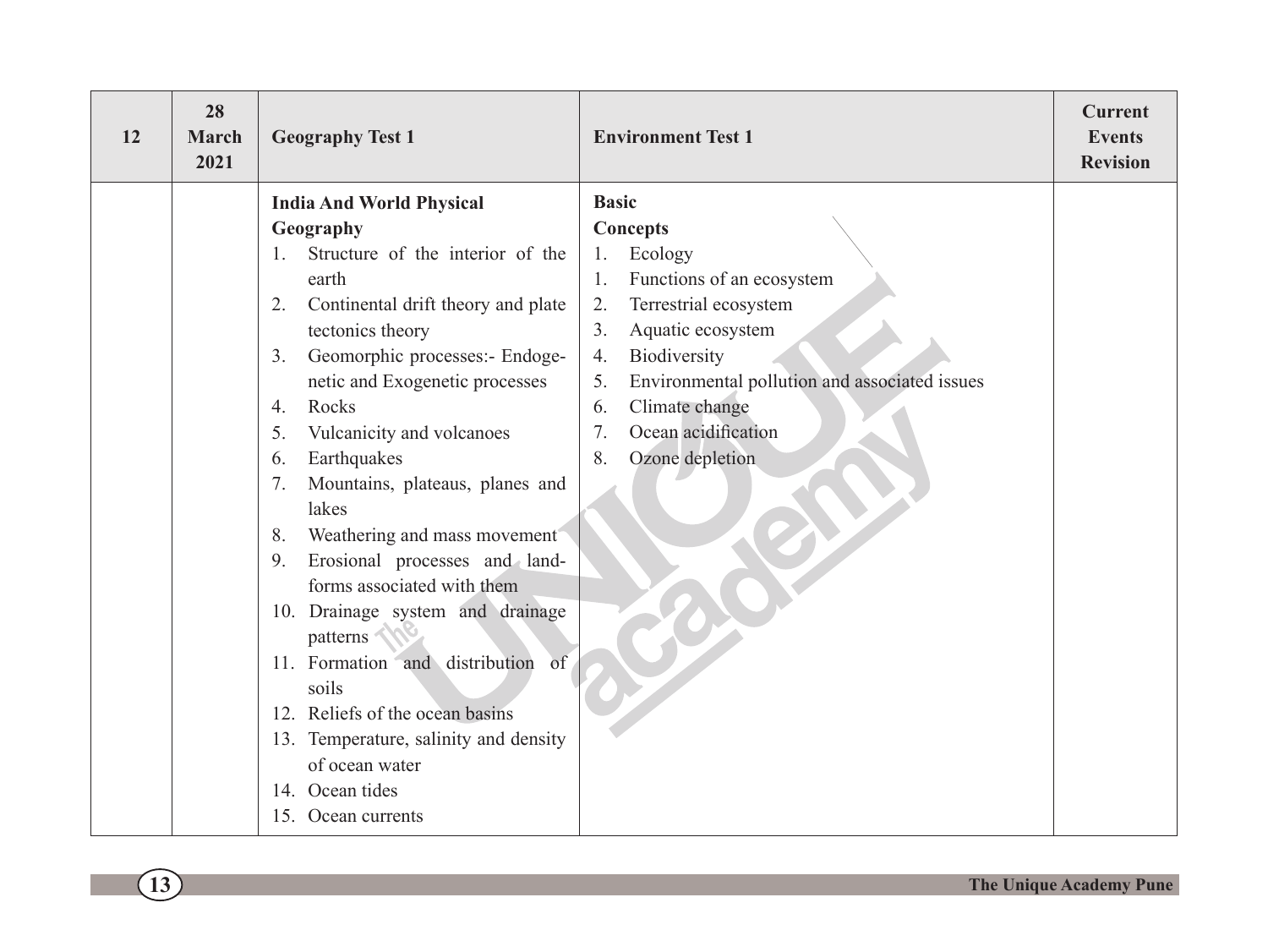|    |                 | 16. Composition and structure of the<br>atmosphere<br>17. Insolation and heat budget<br>18. Temperature distribution in<br>atmosphere<br>19. Air pressure and atmospheric<br>circulation<br>Humidity and precipitation<br>20<br>21. Air masses<br>22. Frontogenesis, cyclones and<br>anticyclones<br>23. Climatic types and their global<br>distribution<br>More questions will be asked on the<br>Indian Geography. |                                                         |                                                    |
|----|-----------------|----------------------------------------------------------------------------------------------------------------------------------------------------------------------------------------------------------------------------------------------------------------------------------------------------------------------------------------------------------------------------------------------------------------------|---------------------------------------------------------|----------------------------------------------------|
| 13 | 4 April<br>2021 | <b>Geography Test 2</b>                                                                                                                                                                                                                                                                                                                                                                                              | <b>Environment Test 2</b>                               | <b>Current</b><br><b>Events</b><br><b>Revision</b> |
|    |                 | <b>India And World Human Geogra-</b>                                                                                                                                                                                                                                                                                                                                                                                 | Acts, Organisations, Treaties, Initiatives, Policies    |                                                    |
|    |                 | phy                                                                                                                                                                                                                                                                                                                                                                                                                  | 9. Environmental impact assessment                      |                                                    |
|    |                 | 24. Population in general characteris-                                                                                                                                                                                                                                                                                                                                                                               | 10. Wildlife protection act                             |                                                    |
|    |                 | tics                                                                                                                                                                                                                                                                                                                                                                                                                 | 11. Protected area network                              |                                                    |
|    |                 | Migration patterns<br>1.                                                                                                                                                                                                                                                                                                                                                                                             | 12. Conservation efforts                                |                                                    |
|    |                 | Settlement patterns<br>2.                                                                                                                                                                                                                                                                                                                                                                                            | 13. India and climate change and mitigation strategies  |                                                    |
|    |                 | Water resources and<br>3 <sub>1</sub>                                                                                                                                                                                                                                                                                                                                                                                | 14. Climate change organisations                        |                                                    |
|    |                 | irrigation                                                                                                                                                                                                                                                                                                                                                                                                           | 15. Acts and policies formulated in India towards       |                                                    |
|    |                 | Livestock resources<br>$\overline{4}$ .                                                                                                                                                                                                                                                                                                                                                                              | environmental protection                                |                                                    |
|    |                 | 5.<br>Marine resources                                                                                                                                                                                                                                                                                                                                                                                               | 16. Institutional measures for environmental protection |                                                    |
|    |                 |                                                                                                                                                                                                                                                                                                                                                                                                                      |                                                         |                                                    |
|    |                 | Land utilisation<br>6.                                                                                                                                                                                                                                                                                                                                                                                               |                                                         |                                                    |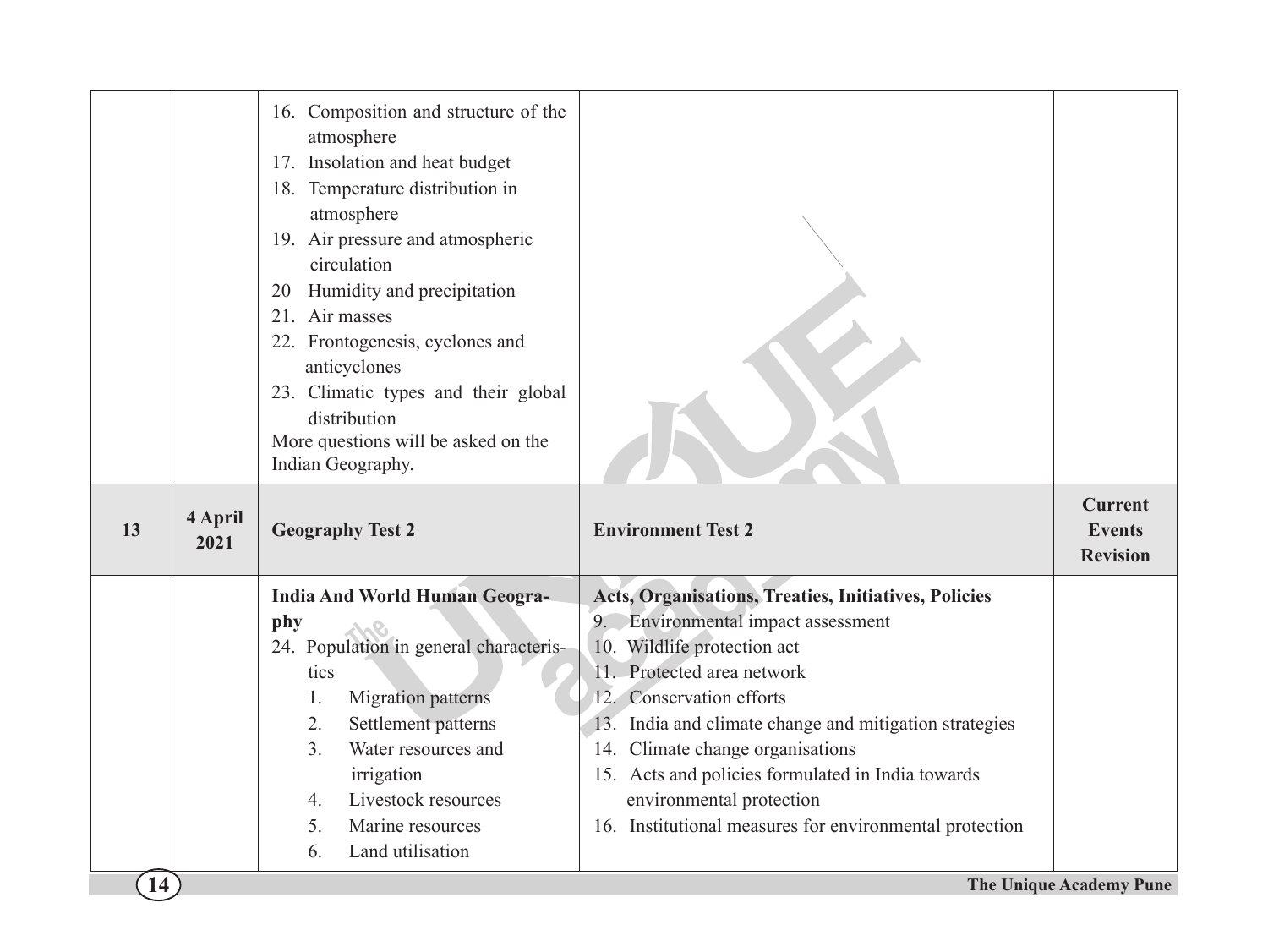|    |                            | Agriculture and revolutions<br>7.<br>associated with it<br>Mineral resources<br>8.<br>9.<br>Energy resources<br>10. Manufacturing industries<br>11. Transport and communica-<br>tion<br>12. Tourism<br>More questions will be asked on the<br>Indian Human Geography.                                                                                                                                                                                                          | 17. Global environmental organisations<br>18. International environmental conventions                                                                       |                              |
|----|----------------------------|--------------------------------------------------------------------------------------------------------------------------------------------------------------------------------------------------------------------------------------------------------------------------------------------------------------------------------------------------------------------------------------------------------------------------------------------------------------------------------|-------------------------------------------------------------------------------------------------------------------------------------------------------------|------------------------------|
| 14 | 11<br><b>April</b><br>2021 | <b>Economics Test 1</b>                                                                                                                                                                                                                                                                                                                                                                                                                                                        | <b>Social Development: Test 1</b>                                                                                                                           | <b>March</b><br><b>Month</b> |
|    |                            | <b>Concepts of Microeconomics:</b><br>Elasticity, Economies of Scale,<br>Markets on the basis of nature of<br>competition.<br><b>Concept of Macroeconomics:</b><br>Macroeconomic Aggregates, National<br>Income and its distribution Money and<br><b>Banking Inflation</b><br><b>Public Finance: Components of</b><br>Budget, Public Debt, FRBM,<br>Disinvestment<br>Money and capital market Foreign<br>Exchange market and Balance of<br>Payment<br>Unemployment and Poverty | • Social Inclusion<br><b>Inclusive Growth</b><br>• Indices-HDI, MPI etc.<br>• Poverty and Social Development<br>· Education<br>$\bullet$ Health<br>· Hunger |                              |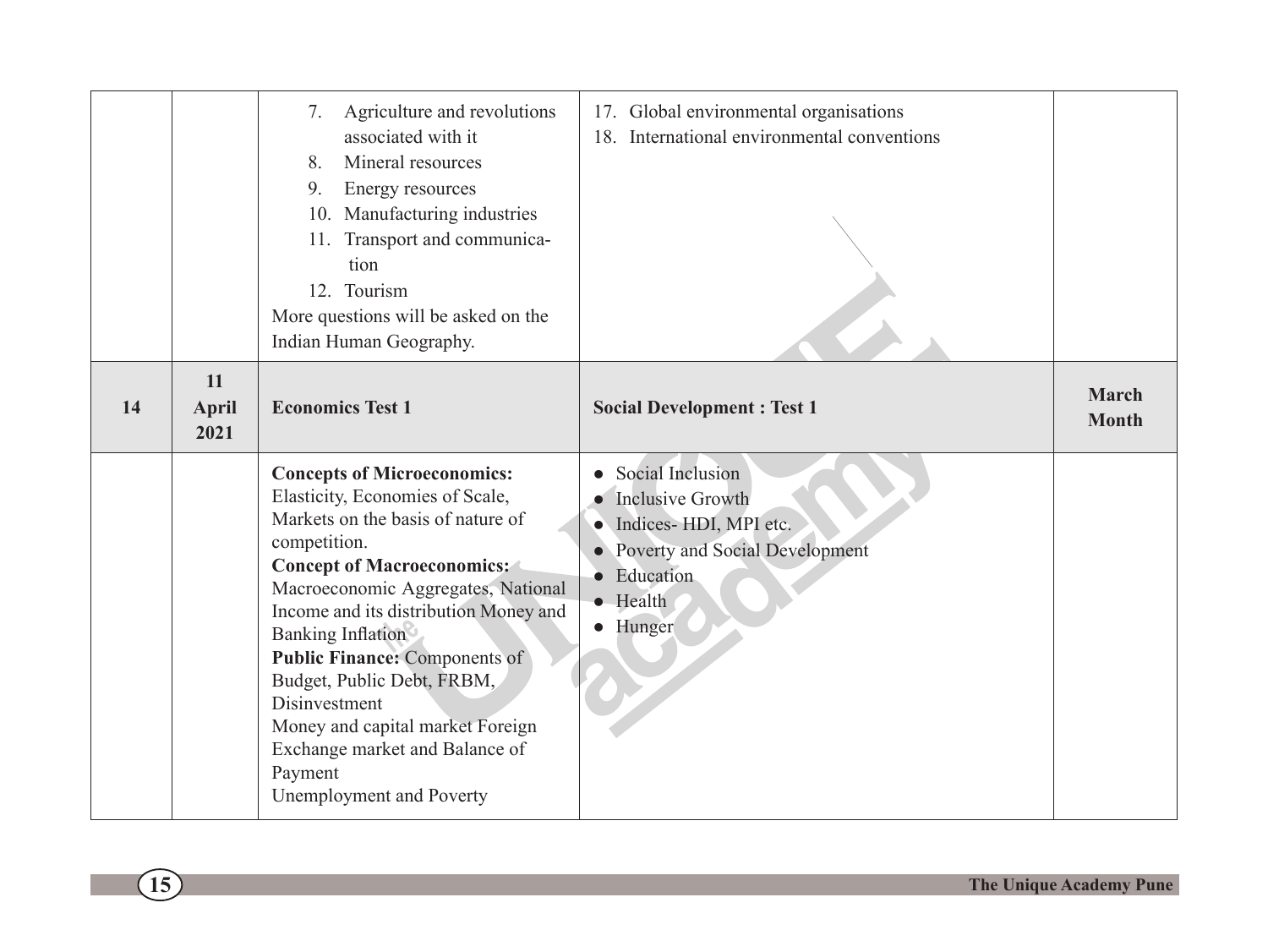| 15 | 18<br><b>April</b><br>2021 | <b>Economics Test: 2</b>                  | <b>Science and Technology Test : 1</b>                                  | <b>Current</b><br><b>Events</b><br><b>Revision</b> |
|----|----------------------------|-------------------------------------------|-------------------------------------------------------------------------|----------------------------------------------------|
|    |                            | <b>Indian Agriculture and its issues:</b> | <b>Physics (Focus on Applied part)</b>                                  |                                                    |
|    |                            | Minimum Support Price, Agricultural       | Newton's laws of motion (applied part)<br>1.                            |                                                    |
|    |                            | Marketing, Loan waiver etc.               | 2.<br>Gravity                                                           |                                                    |
|    |                            | Plan and its types, Five Year Plans       | 3 <sub>1</sub><br>Gravitational waves                                   |                                                    |
|    |                            | Contemporary/Current issues               | All Topics (till 10th standard NCERT or state board<br>$\overline{4}$ . |                                                    |
|    |                            | Current Union Budget and Economic         | books)                                                                  |                                                    |
|    |                            | Survey                                    | <b>Applied physics</b>                                                  |                                                    |
|    |                            | Social Development Test: 2                | System - Planets, Inner Planets, Outer Planets                          |                                                    |
|    |                            | Government Social sector schemes          | Sun - Internal Structure, Atmosphere                                    |                                                    |
|    |                            | and programmes.                           | Sun - Internal Structure, Atmosphere                                    |                                                    |
|    |                            |                                           | Universe - Big Bang, Redgiant , neutron star, black<br>3.7              |                                                    |
|    |                            |                                           | hole,                                                                   |                                                    |
|    |                            |                                           | Dark matter, gravitational Lensing, neutrinos etc                       |                                                    |
|    |                            |                                           | Current news associated with above topics like<br>4.                    |                                                    |
|    |                            |                                           | scientific missions launched to study these phenomena                   |                                                    |
|    |                            |                                           | Current trend related with above topics                                 |                                                    |
|    |                            |                                           | Chemistry (till 10th standard)                                          |                                                    |
|    |                            |                                           | Basics like PH, carbon cycle, nitrogen cycle,                           |                                                    |
|    |                            |                                           | elements and their characteristics                                      |                                                    |
|    |                            |                                           | Nuclear science (till 10 th standard)<br>$2 -$                          |                                                    |
|    |                            |                                           | Fusion, fission<br>3 <sup>2</sup>                                       |                                                    |
|    |                            |                                           | Radio isotopes<br>4.                                                    |                                                    |
|    |                            |                                           | Applied chemistry                                                       |                                                    |
|    |                            |                                           | Recent Trend related with above topics                                  |                                                    |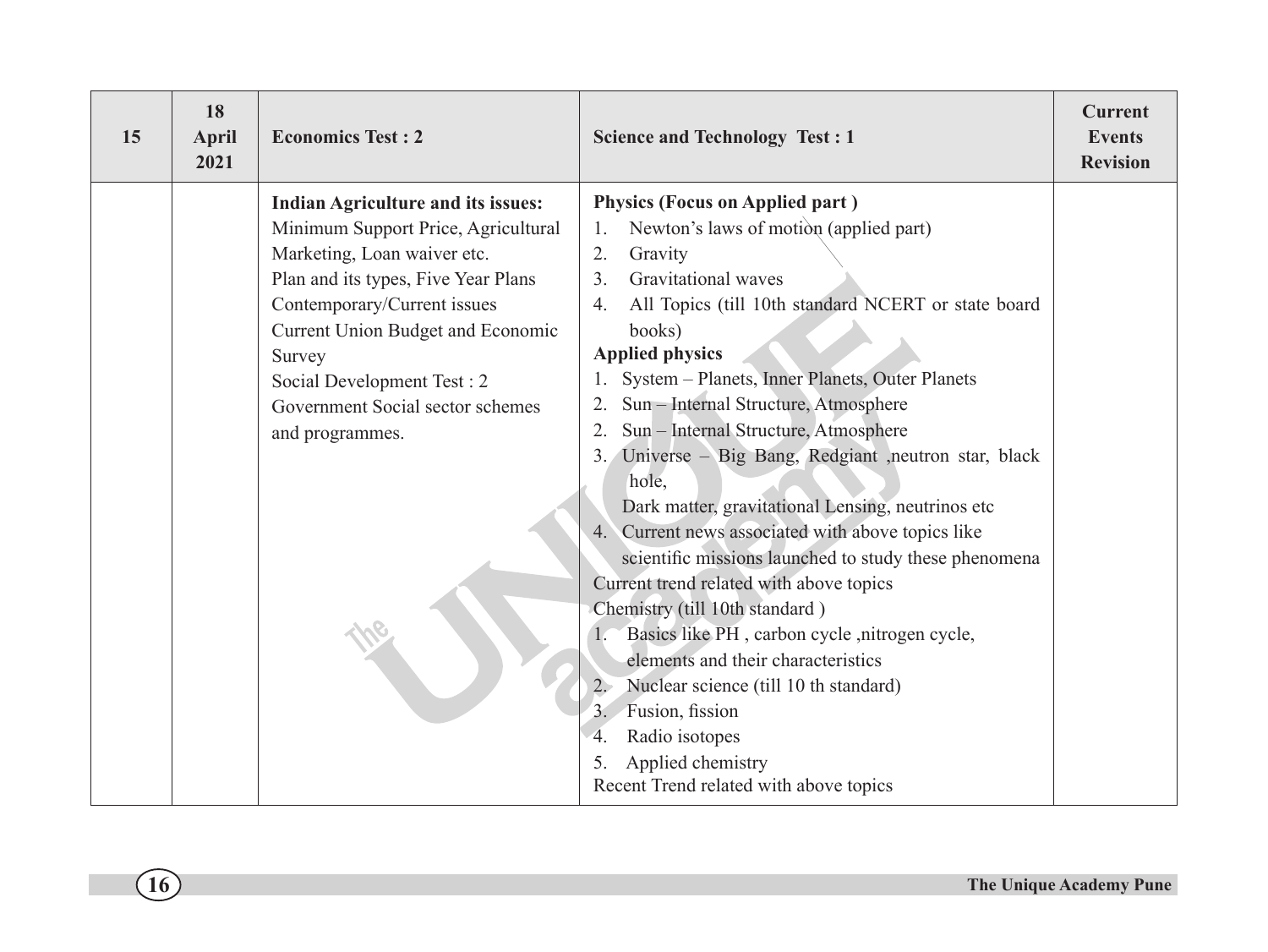| 25<br>16<br><b>April</b><br>2021 | Miscellaneous + $G K$ | <b>Science and Technology Test: 2</b>                                                                                                                                                                                                                                                                                                                                                                                                                                                                                                                                                                                                                                                                                                                                                                                                                                                                                                                                                                                                                   | <b>Current</b><br><b>Events</b><br><b>Revision</b> |
|----------------------------------|-----------------------|---------------------------------------------------------------------------------------------------------------------------------------------------------------------------------------------------------------------------------------------------------------------------------------------------------------------------------------------------------------------------------------------------------------------------------------------------------------------------------------------------------------------------------------------------------------------------------------------------------------------------------------------------------------------------------------------------------------------------------------------------------------------------------------------------------------------------------------------------------------------------------------------------------------------------------------------------------------------------------------------------------------------------------------------------------|----------------------------------------------------|
|                                  |                       | <b>Biology</b><br>Basic biology (Till 10th standard NCERT or state board<br>books)<br>Cell Organelles - Plant Cell vs. Animal Cell, DNA<br>1.<br>and RNA.<br>Origin and Evolution of Life on Earth<br>2.<br><b>Biological Classification</b><br>3 <sub>1</sub><br>Five Kingdom Classifications of Plants and Animals<br>4.<br><b>Plant Parts and Their Functions</b><br>5.<br>Plant Kingdom - Thallophytes (Algae), Bryophytes,<br>6.<br>Pteridophytes<br>Plants with Seeds – Gymnosperms and Angiosperms<br>7.<br>Plant Tissue – Meristematic – Simple, Complex<br>8.<br>Permanent Tissue.<br>Plant Nutrition - Photosynthesis, Nitrogen Cycle,<br>9.<br>Fixation<br>10. Sexual and Asexual Reproduction in Plants<br>Classification of Animal Kingdom (Animalia)<br>11.<br>12. Classification of Vertebra (Phylum Chordata)<br>13. Functions of cell organelles<br>14. Gene (school level basics of genetics)<br>15. Transcription and translation<br>16. Cell division , mitosis and meiosis<br>17. Current breakthroughs of above mentioned topics. |                                                    |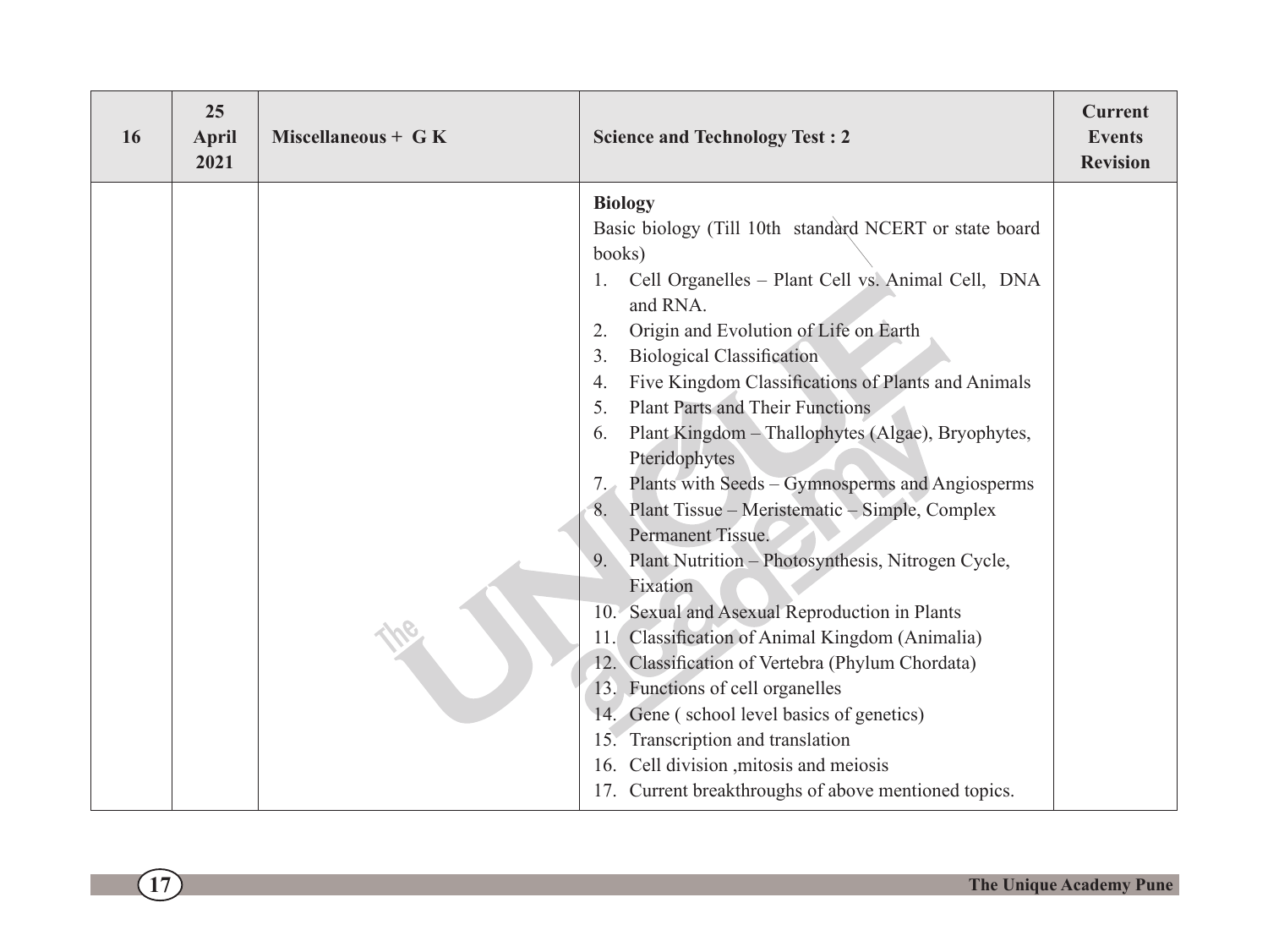| Human anatomy and physiology (10th class level)           |
|-----------------------------------------------------------|
| Human Digestive System - Digestive Glands<br>1.           |
| Respiratory System - NCERT General Science<br>2.          |
| <b>Endocrine Glands and Hormones</b><br>3.                |
| Human Neural System - Human Brain<br>4.                   |
| Muscular and Skeletal System<br>5.                        |
| Excretory system<br>6.                                    |
| <b>Blood Circulation</b><br>7.                            |
| 8.<br>Blood groups                                        |
| Reproductive system<br>9.                                 |
| Biotechnology (applied biology) - Recent trend<br>10.     |
| r-DNA technology ,genetic engineering, applications<br>1. |
| 2.<br>Cloning                                             |
| In vitriol fertilisation (IVF)<br>3.                      |
| Crisper cas 9<br>4.                                       |
| DNA fingerprinting, PCR<br>5                              |
| Stem cells<br>$\mathbf{b}$ .                              |
| Application of biotechnology in agriculture and food.     |
| Current news related with S&T                             |
| • Recent Trend of S &T                                    |
|                                                           |
|                                                           |
|                                                           |
|                                                           |
|                                                           |
|                                                           |
|                                                           |